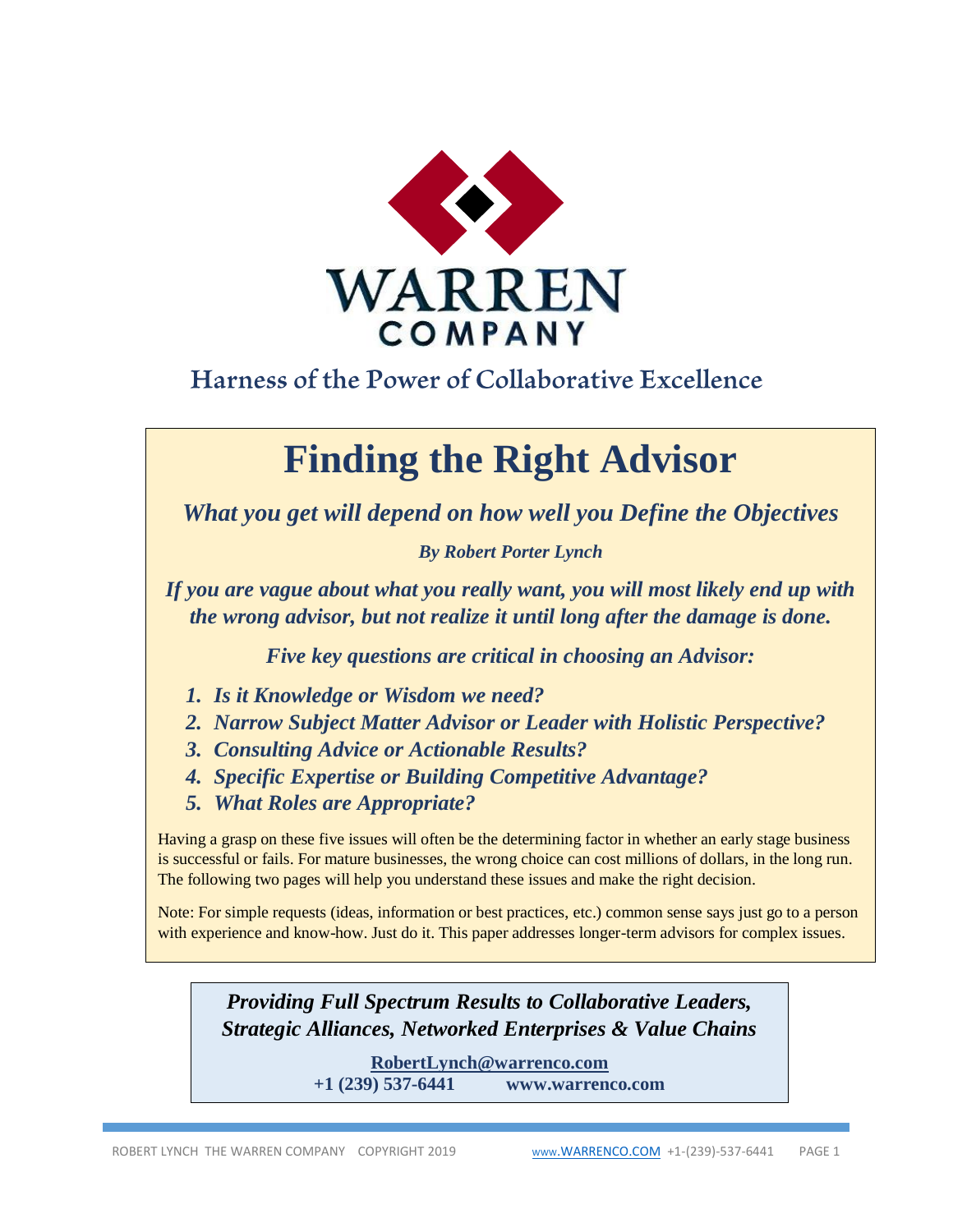### **Question #1: Knowledge or Wisdom?**

 **The issue here is the first point of departure in your quest to find a good advisor. All advisors will come to you with a level of knowledge and experience.** 

 **Most will claim to have had years of experience, but really may have had only 1 or 2 years of experience for 20 years. You can tell if they really have expertise by whether they were able to apply their expertise to ever more challenging, different, and complex situations.** 

**Still the real issue is whether you want someone with** *knowledge* **or** *wisdom?* 

- **A person with** *knowledge* **will have lots of** *ready answers* **around their subject. These are often referred to as** *subject matter experts.* **If you call a lawyer or accountant or even an IT professional, you will get such a person. For a narrow spectrum problem, a knowledgeable person may be the perfect answer.**
- **On the other hand, an advisor with** *wisdom* **will undoubtedly have knowledge, but go far beyond, usually first having many questions signifying they also have:**
	- **deep compassion for you and your organization, understanding the** *heart and soul* **it takes to be successful.**
	- **a commitment to** *execution & action,* **knowing that every good idea only has value if can be implemented**
	- **a** *coherent philosophy* **about business that elevates the importance of leadership and people, while being committed to ethical creation of value.**

#### **Question #2:**

#### **Narrow Subject Matter Advisor or Leader with Holistic Perspective?**

**This question is really a corollary to Question #1**

- **Do you want someone with narrow expertise to solve a problem limited in scope and has been a very efficient manager during their career?**
- **Or does the situation demand someone who is a** *systems "architect,"* **who understands how strategy intersects with operations, how culture impacts employees, how growth embraces standards, and so forth. More than likely this person started their career as a manager, but became a** *leader* **in their field or organization, both as a thought leader, strategic leaders, and operational leader.** 
	- **This person will help you design the** *architecture* **for your company, ensuring that your business doesn't become a muddled agglomeration of adversarial**

ROBERT LYNCH THE WARREN COMPANY COPYRIGHT 2019 WWW.WARRENCO.COM +1-(239)-537-6441 PAGE 2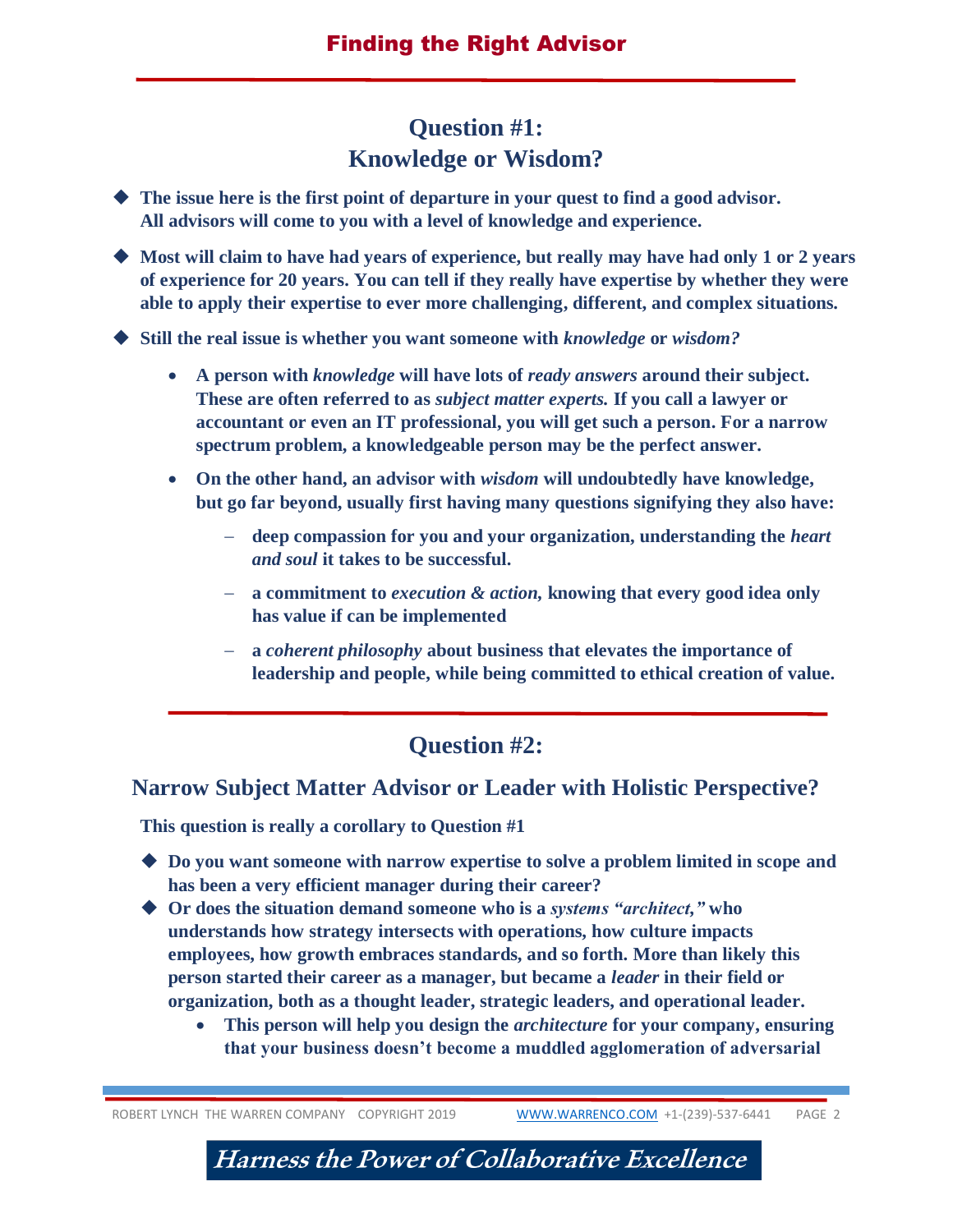#### Finding the Right Advisor

**and transactional thinking that can undermine your strength mixed in with the solid collaborative excellence.** 

ROBERT LYNCH THE WARREN COMPANY COPYRIGHT 2019 WWW.WARRENCO.COM +1-(239)-537-6441 PAGE 3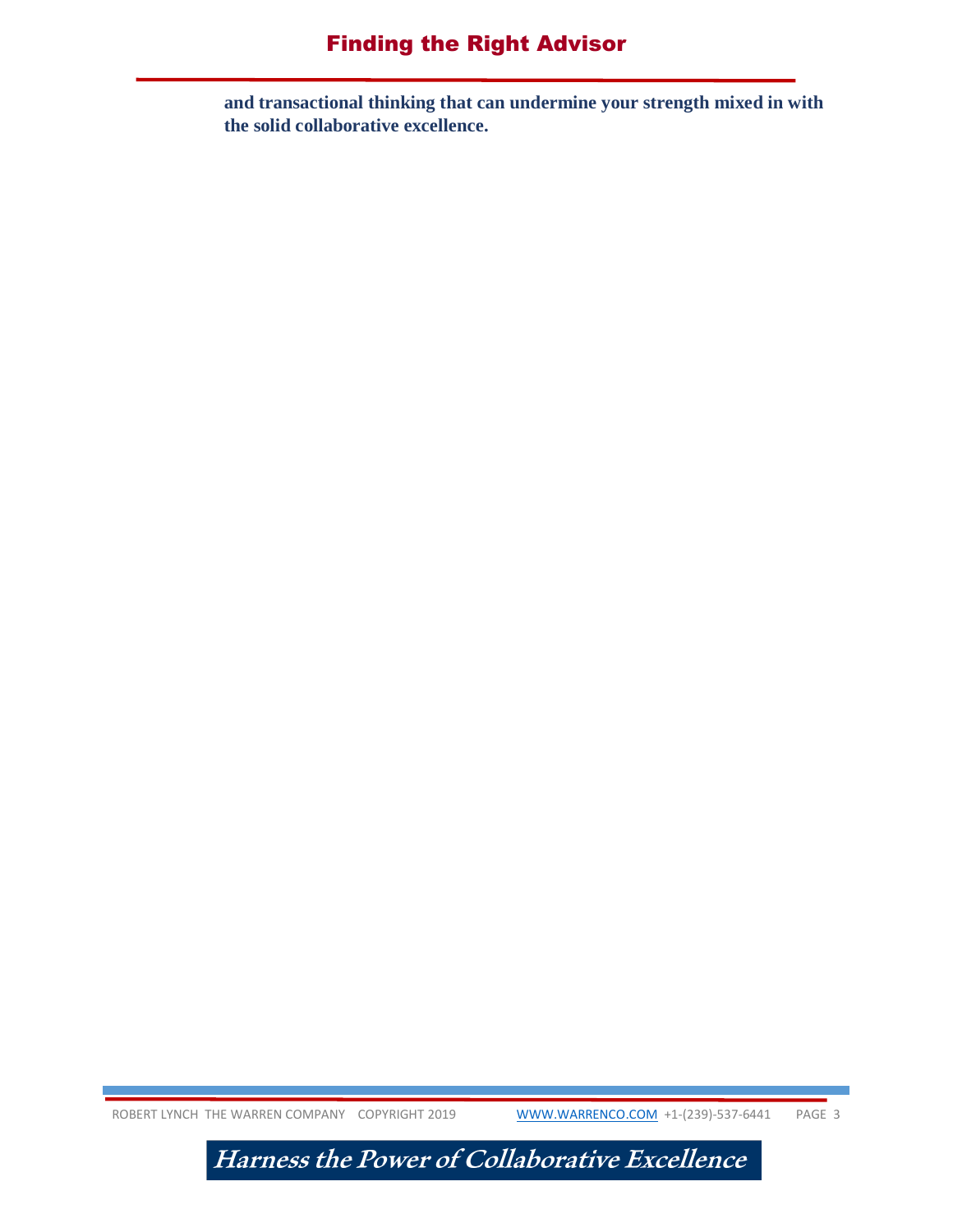#### **Question # 3**

#### *Consulting Advice or Actionable Results?*

**This question gets to the question about whether you want a consultant or a coach. It's essential to know the difference.**

#### **◆ Consultant**

- **Will either send in a team of many junior level new hires, or a solo individual,**
- **Analyze a Problem, then provide a recommended solution, leaving the implementation up to you.**
- **Typically, none of the people who are involved in having to implement the solution are engaged with the consultant, so those who have to produce the result may not even buy-into the solution. Often you'll hear these people say: "if that consultant know-it-all every asked me I would have told them how their solution wouldn't work."**

◆ Coach --we think of this person as a *Resultant*<sup>sm</sup>

- **Will provide a senior executive (or senior team) to diagnose a Problem or Opportunity** *with* **your team,**
- **Examine the most effective and executable alternatives based on your strategic goals and capacity to implement, then either:** 
	- **Catalyst-Coach helps you initiate a plan or program, or**
	- **Player-Coach taking an active role in implementing with or for you, and when involved in performance-based compensation, take coresponsibility for the result.**
- **Engage people who have to implement the Plan in its development and details of its implementation, understanding that "people support what they help create.**

Give us a call to learn how our Resultant approach can Create a 25% Competitive Advantage

ROBERT LYNCH THE WARREN COMPANY COPYRIGHT 2019 WWW.WARRENCO.COM +1-(239)-537-6441 PAGE 4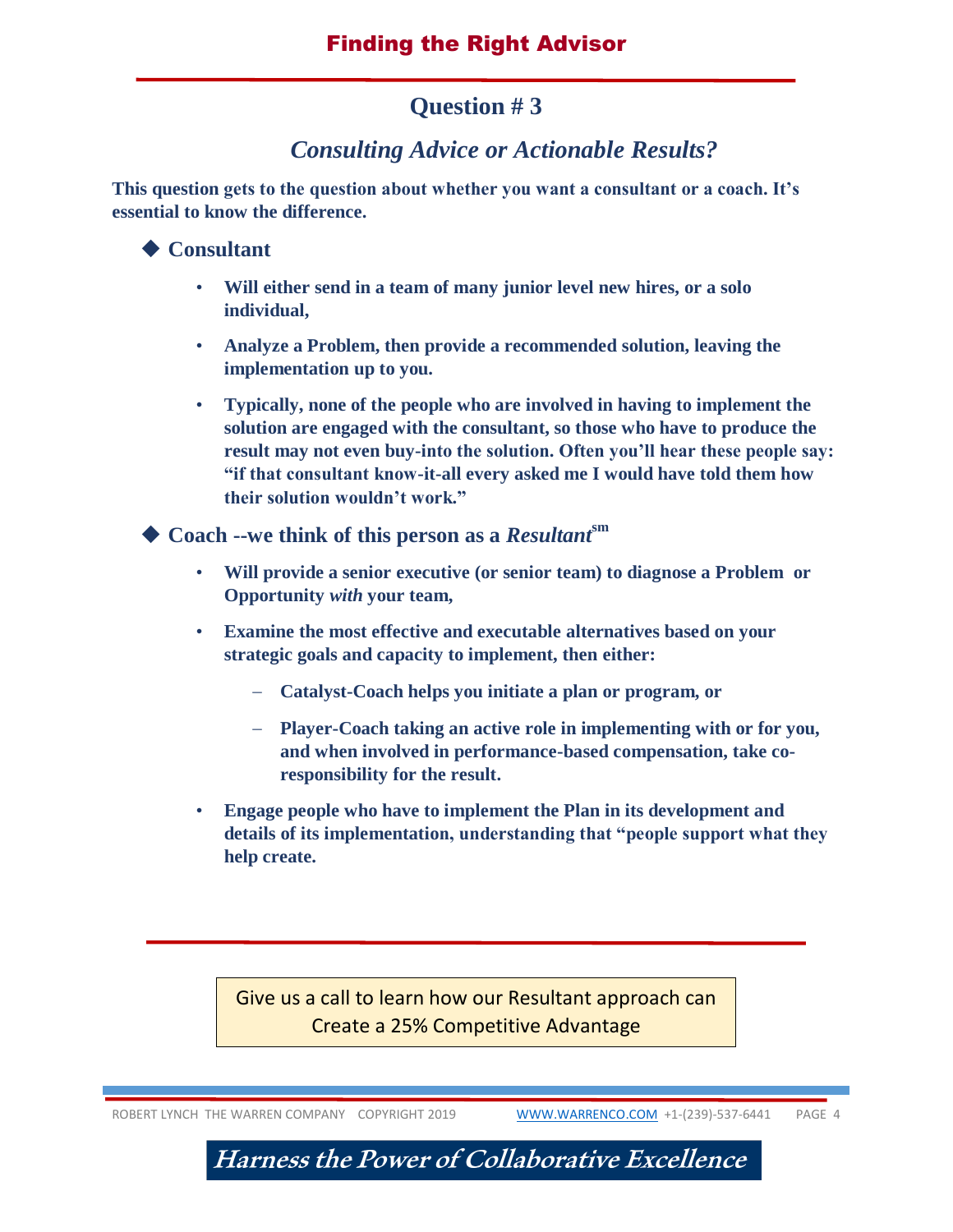#### **Question #4**

### **Expertise or Competitive Advantage?**

**This question really addresses the long-term consequences to your company and links back to whether you need a narrow solution or solution that has a synergistic impact on the whole organization.** 

Put another way: some decisions are operational in nature and effect the *efficiency* of your **business; and yet other decisions have impacts on your** *competitive advantage* **– decisions which have a lot of interconnected consequences along with your long term survivability** 

- **A person providing** *expertise* **will generally only give you the best (most efficient) solution in their narrow field. So if you receive an IT solution, it may not have a favorable impact on marketing, operations, or supply chain management. The expert generally doesn't think holistically nor competitively.**
- **This is why it's imperative to have a firm grasp on the levers of what really creates sustainable success. All too often senior leaders get so wrapped up in the minutiae of operations, putting out fires, cutting costs, and administrivia, they have little time to wrap their heads around the most important thing – competitive advantage:**
	- **What do my customers really want and need?**
	- **What innovation will be necessary to stay ahead of the pack?**
	- **What will the winner look line in 3 years?**
	- **How do we create the most competitive (not necessarily lowest cost) supply chain?**
	- **How to we create the most productive and dedicated employees in the industry?**
	- **How can we create alliances that create a constant flow of new innovation/value?**
	- **And many related questions that, unless addressed, will result in decline.**
- **If you are not clear about addressing these issues, you can unintentionally get led into many traps.** 
	- **For example, too many small businesses are told about risk management, and advised that a good lawyer and good accountant will give them the best advice. Not necessarily so. Too much emphasis on the legal aspects of contracts can drive great partners and collaborative leaders crazy, seeing litigation as the probable future in a business relationship. Such deals die before they are born.**
	- **Conversely a lawyer may tell you to load up a contract with legal consequences to protect you from a bad business deal, while the right advice would be "back off."**

ROBERT LYNCH THE WARREN COMPANY COPYRIGHT 2019 WWW.WARRENCO.COM +1-(239)-537-6441 PAGE 5